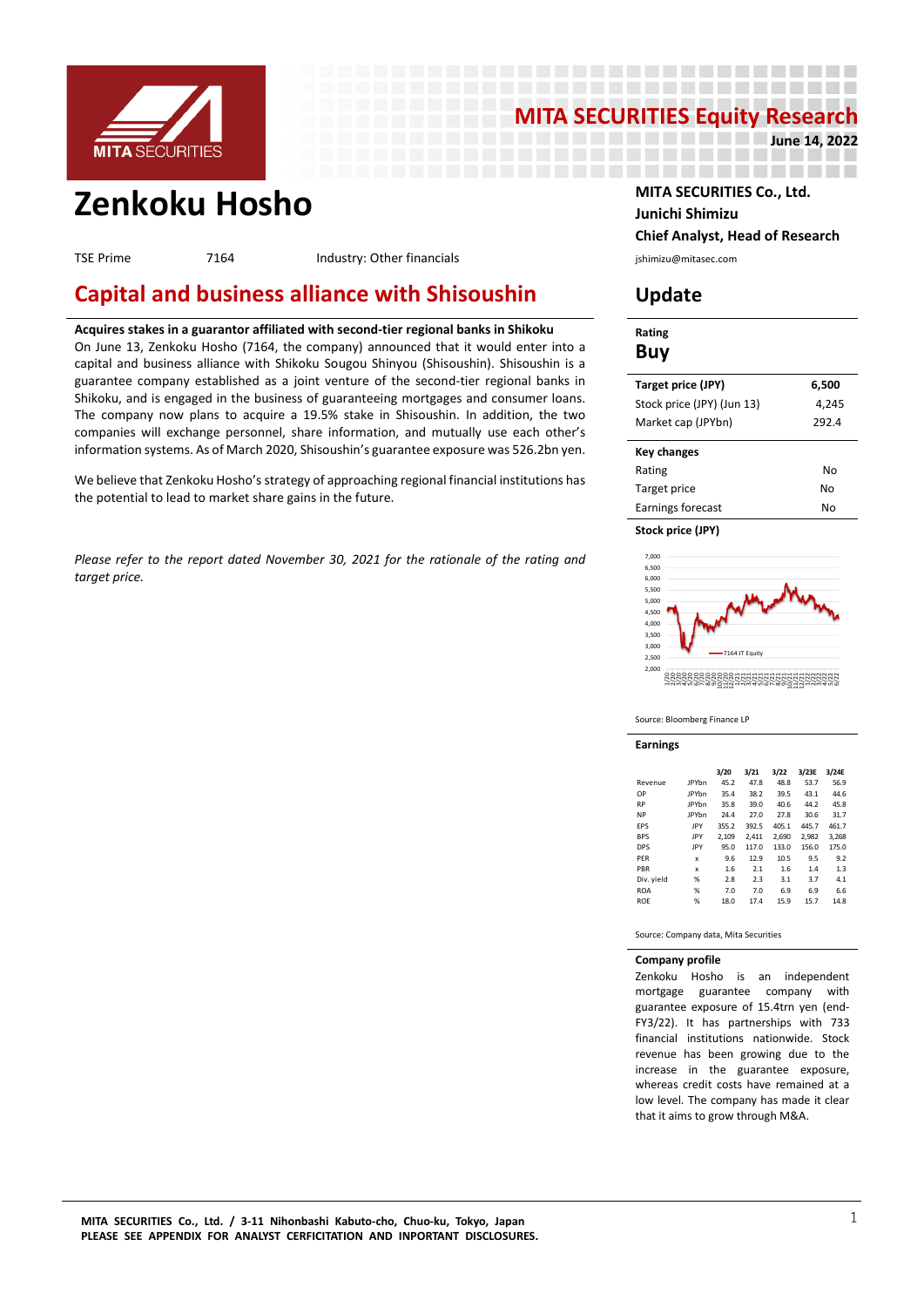



**Figure: Quarterly earnings (JPYbn) Figure: Amount and number of new guarantees executed (Q)** 10,000 12,000 14,000 16,000 18,000 20,000 250 300 350 400 450 500 1Q 2Q 3Q 4Q 1Q 2Q 3Q 4Q 1Q 2Q 3Q 4Q 1Q 2Q 3Q 4Q 1Q 2Q 3Q 4Q 3/18 3/19 3/20 3/21 3/22 Amount and number of new guarantee granted (quartely) Amount of new guarantee granted (JPYbn, LHS) **-**• Number of new guarantee granted (RHS)

# **Figure: Comparison of valuations**

| Company                            | Ticker           | Curncy     | Share price | Mkt cap                  | PER                      | PER        | <b>PER</b> | PER                      | PBR  | EV/EBITDA                      | EV/Sales                 | <b>ROF</b> |                             |                                | Sales growth EBITDA Mgn Dividend vield | 1M                          | 3M      | 1YR     |
|------------------------------------|------------------|------------|-------------|--------------------------|--------------------------|------------|------------|--------------------------|------|--------------------------------|--------------------------|------------|-----------------------------|--------------------------------|----------------------------------------|-----------------------------|---------|---------|
|                                    |                  |            | 13-Jun      | <b>JPYbn</b>             | Last                     | <b>ITM</b> | Current E  | Next E                   | Last | Next E                         | Next F                   | <b>ITM</b> | <b>ITM</b>                  | <b>ITM</b>                     | Current E                              | Change                      | Change  | Change  |
| ZENKOKU HOSHO CO LTD               | 7164             | <b>JPY</b> | 4.245       | 292.4                    | 10.5                     | 10.5       | <b>NA</b>  | <b>NA</b>                | 1.6  | <b>NA</b>                      | <b>NA</b>                | 15.9       | 2.7                         | 82.1                           | <b>NA</b>                              | $-5.7$                      | $-7.9$  | $-11.7$ |
| MORTGAGE SERVICE JAPAN LTD         | 7192             | <b>JPY</b> | 956         | 14.1                     | 12.4                     | 12.4       | <b>NA</b>  | <b>NA</b>                | 2.1  | <b>NA</b>                      | <b>NA</b><br>------      | 17.7       | 7.9                         | 23.6                           | <b>NA</b>                              | 0.3                         | 0.1     | $-5.3$  |
| <b>ARUHI CORP</b>                  | 7198             | <b>JPY</b> | 987         | 35.6                     | 8.2                      | 8.2        | 7.4        | 6.6                      | 1.1  | 8.3                            | 2.7                      | 13.7       | $-6.7$                      | 45.3                           | 6.1                                    | $-1.1$                      | 0.6     | $-35.1$ |
| PREMIUM GROUP CO LTD               | 7199             | JPY        | 3.825       | 51.2                     | 16.7                     | 16.7       | 13.8       | 13.0                     | 5.1  | <b>NA</b>                      | 2.3                      | 34.8       | 16.7                        | 25.0                           | 1.6                                    | 5.1                         | 2.8     | 3.9     |
| <b>CREDIT SAISON CO LTD</b>        | 8253             | <b>JPY</b> | 1,508       | 279.7                    | 6.7                      | 6.7        | 6.2        | 5.9                      | 0.4  | 39.2                           | 8.5                      | 6.5        | 5.8                         | 35.5                           | 3.4                                    | $-2.0$                      | 13.6    | 7.1     |
| AIFUL CORP                         | 8515             | <b>JPY</b> | 342         | 165.7                    | 13.4                     | 13.4       | 6.4        | 5.9                      | 1.1  | <b>NA</b>                      | 4.1                      | 8.2        | 4.3                         | 16.6                           | 0.6                                    | $-2.3$                      | 6.5     | $-8.8$  |
| AEON FINANCIAL SERVICE CO LT       | 8570             | <b>JPY</b> | 1,197       | 258.6                    | 8.6                      | 8.6        | 8.7        | 7.4                      | 0.6  | <b>NA</b>                      | <b>NA</b>                | 7.3        | 0.8                         | <b>NA</b>                      | 4.2                                    | 0.1                         | 5.6     | $-7.8$  |
| ACOM CO LTD                        | 8572             | <b>JPY</b> | 310         | 485.7                    | 8.7                      | 8.7        | 7.3        | 7.8                      | 0.9  | <b>NA</b>                      | 3.8                      | 10.9       | $-1.5$                      | 16.8                           | 2.6                                    | $-4.9$                      | 7.6     | $-38.4$ |
| JACCS CO LTD                       | 8584             | <b>JPY</b> | 3,300       | 115.8                    | 6.2                      | 6.2        | 6.7        | 6.5                      | 0.6  | <b>NA</b>                      | 14.6                     | 10.3       | 2.1                         | 31.6                           | 4.7                                    | $-0.9$                      | 6.3     | 26.6    |
| <b>ORIENT CORP</b>                 | 8585             | <b>JPY</b> | 123         | 211.4                    | 11.7                     | 11.7       | 11.7       | 9.9                      | 1.0  | <b>NA</b>                      | 7.7                      | 8.0        | $-1.1$                      | 28.4                           | 2.4                                    | $-2.4$                      | 0.8     | $-21.2$ |
| <b>EGUARANTEE INC</b>              | 8771             | <b>IPY</b> | 1.926       | 90.2                     | 36.4                     | 36.4       | 32.2       | 28.0                     | 4.9  | 15.0                           | 7.3                      | 14.3       | 16.2                        | 61.4                           | 1.3                                    | $-3.6$                      | 5.5     | $-14.8$ |
| Average                            |                  |            |             |                          | 12.7                     | 12.7       | 11.2       | 10.1                     | 1.8  | 20.8                           | 6.4                      | 13.4       | 4.3                         | 36.6                           | 3.0                                    | $-1.6$                      | 3.8     | $-9.6$  |
| MGIC INVESTMENT CORP               | <b>MTG</b>       | <b>USD</b> | 12.36       | 3.8<br><b>CONTRACTOR</b> | 6.5<br><b>CONTRACTOR</b> | 6.2        | 5.8        | 5.7<br><b>NO SERVICE</b> | 0.8  | <b>NA</b><br><b>CONTRACTOR</b> | 3.5<br><b>CONTRACTOR</b> | 14.1       | $-0.7$<br><b>CONTRACTOR</b> | <b>NA</b><br><b>STATISTICS</b> | 2.6<br><b>CONTRACT</b>                 | $-5.3$<br><b>CONTRACTOR</b> | $-10.8$ | $-14.7$ |
| <b>ESSENT GROUP LTD</b>            | ESN <sub>1</sub> | USD        | 38.84       | 4.2                      | 6.3                      | 5.2        | 5.4        | 5.9                      | 1.0  | <b>NA</b>                      | 4.1                      | 20.2       | 8.0                         | <b>NA</b>                      | 2.2                                    | $-4.5$                      | $-4.9$  | $-18.4$ |
| <b>GENWORTH MORTGAGE INSURANCE</b> | <b>GMA AU</b>    | AUD        | 2.60        | 1.0                      | 5.6                      | 5.6        | 5.3        | 6.2                      | 0.7  | <b>NA</b>                      | 2.8                      | 13.1       | $-10.5$                     | <b>NA</b>                      | 11.5                                   | $-13.0$                     | $-10.0$ | $-4.8$  |
| Average                            |                  |            |             |                          | 6.1                      | 5.7        | 5.5        | 5.9                      | 0.8  | <b>NA</b>                      | 3.5                      | 15.8       | $-1.1$                      | <b>NA</b>                      | 5.4                                    | $-7.6$                      | $-8.6$  | $-12.6$ |

Source: Bloomberg Finance LP data, Mita Securities Note: Forecasts are by Bloomberg consensus





Source: Bloomberg Finance LP data, Mita Securities Note: Indexed 100 at the end of 2019 Source: Bloomberg Finance LP data, Mita Securities Note: Indexed 100 at the end of 2019

# **Figure: Stock price trends Figure: Stock price trends** 160 180

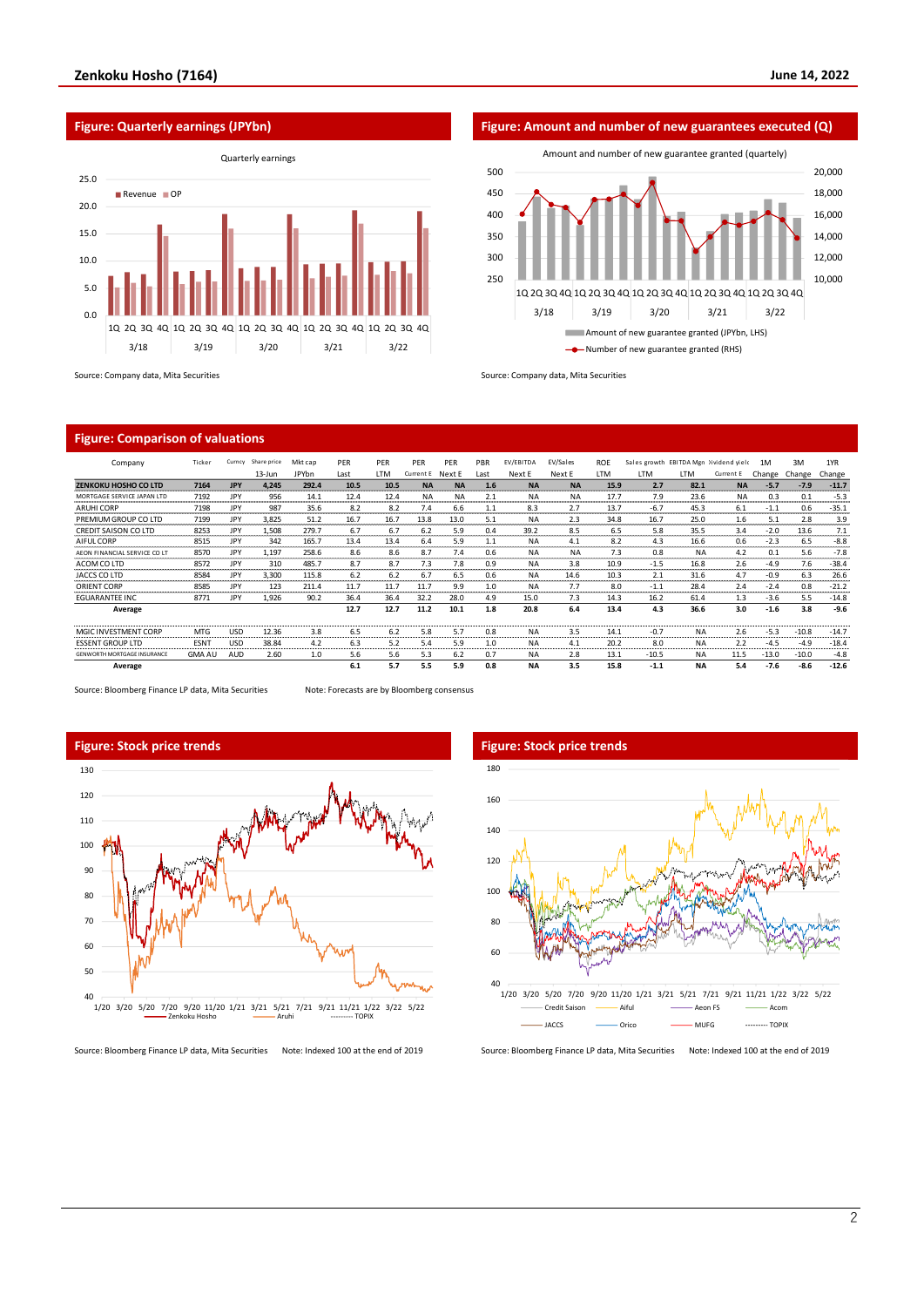# **Reference materials**



Source: MLIT data, Mita Securities Source: MLIT data, Mita Securities





Source: MIC data, Mita Securities Source: MHLW data, Mita Securities Source: MHLW data, Mita Securities

# **Figure: Housing loan market share by balance Figure: Housing loan market share by new loans**









Source: JHF data, Shinkin Hosho Kikin data, company data, Mita Securities Source: JHF data, Shinkin Hosho Kikin data, company data, Mita Securities